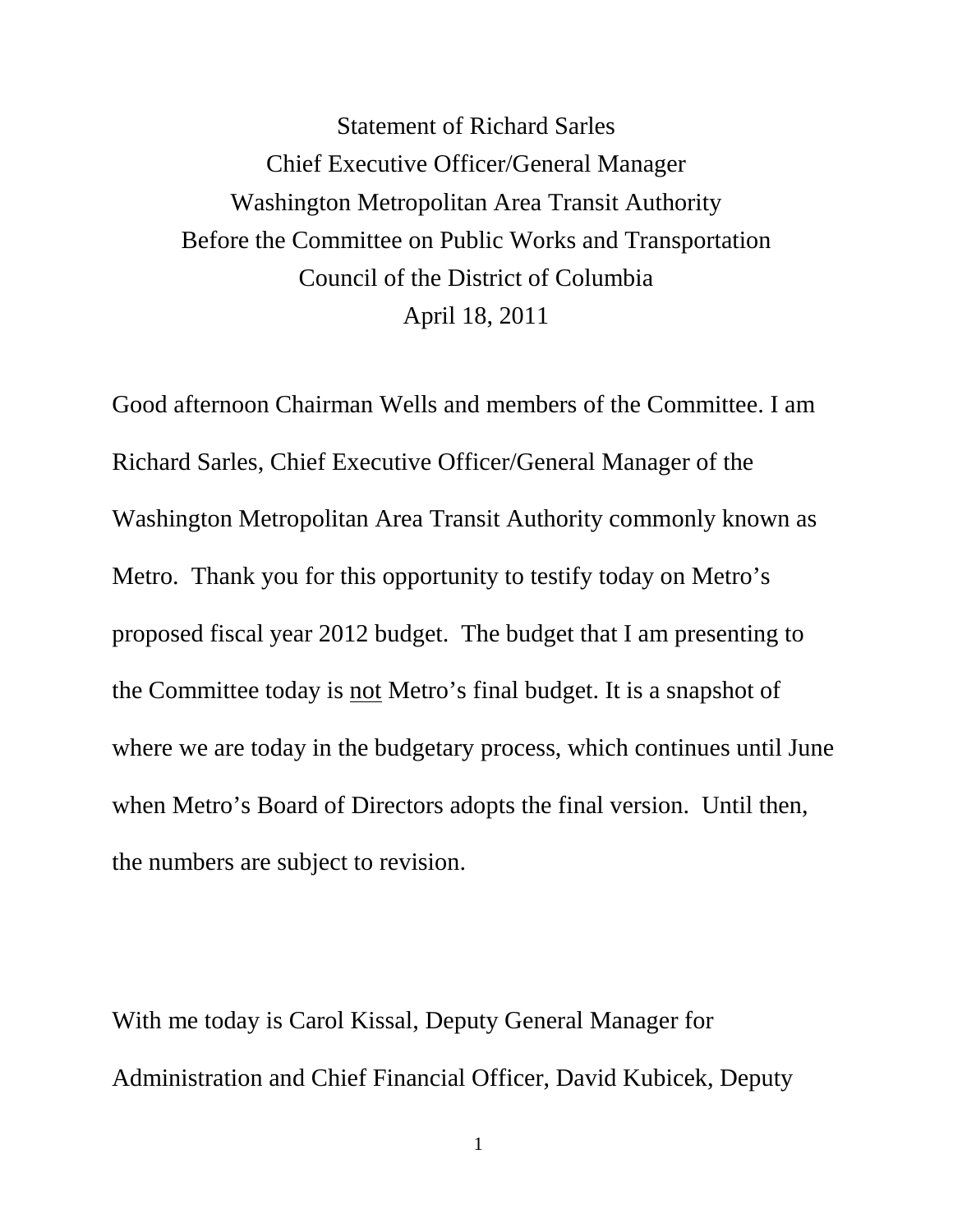General Manager for Operations, Matt Brown, Managing Director for Management and Budget Services, Chief Michael Taborn, Metro Transit Police Department and Jack Requa, Assistant General Manager for Bus.

Metro's proposed fiscal year 2012 budget totals \$2.37 billion. Of this total, \$1.466 billion supports Metro's operating budget, excluding debt service; \$850 million supports the capital improvement program; and just under \$39 million advances reimbursable project costs, such as those supporting Circulator service.

The operating budget funds daily transit service provided by Metrorail, Metrobus and MetroAccess. Operating cost categories include personnel, paratransit services, motor fuel and rail propulsion cost. The fiscal year 2012 capital budget funds the second year of a \$5 billion, six-year program of prioritized capital needs. Our capital budget funds critically needed improvements to system safety, security, and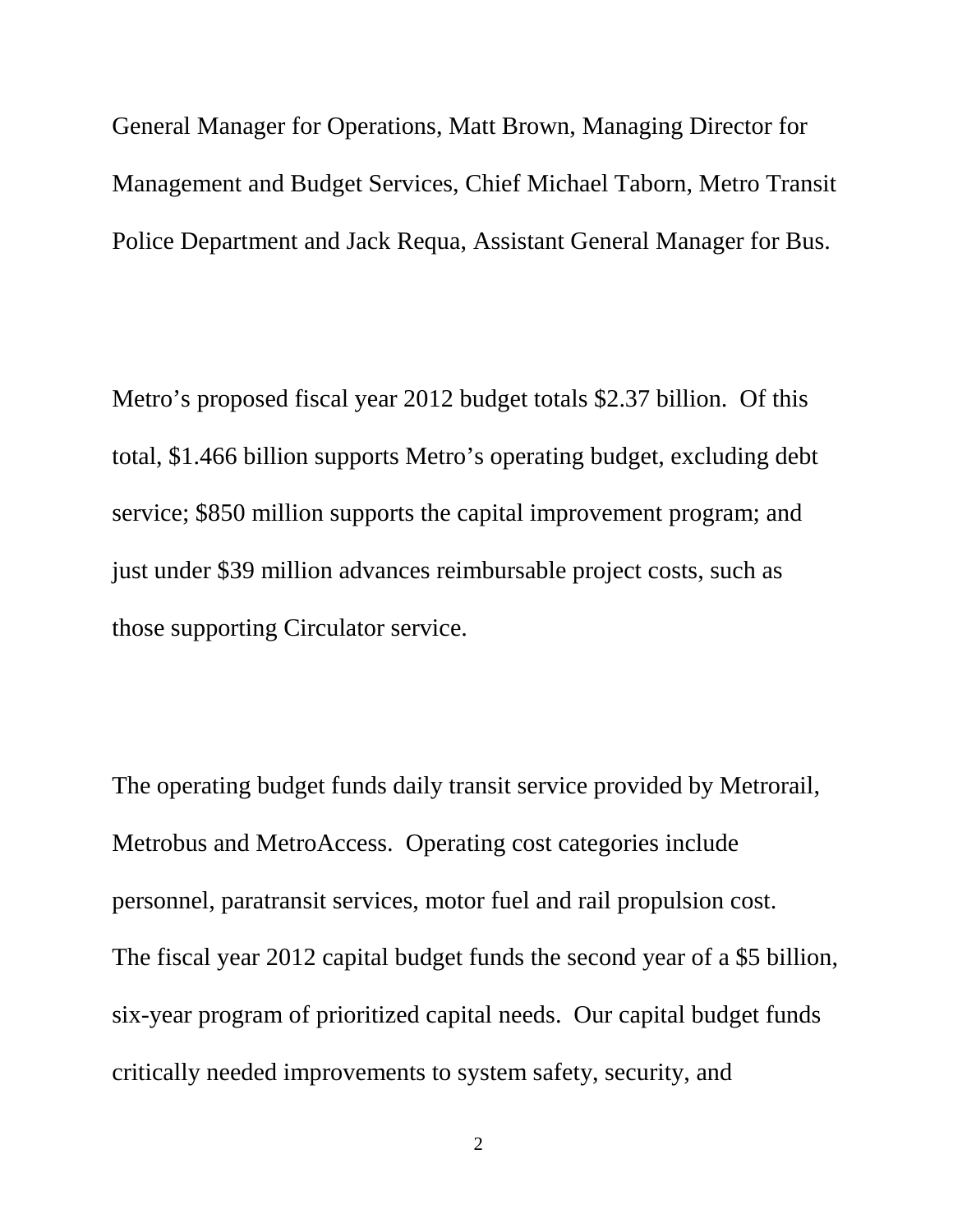infrastructure. It funds procurement of long-life assets such as rail cars, buses, non-revenue service vehicles, and maintenance equipment.

The source of funding for WMATA's fiscal year 2012 budget includes:

- 1. \$800.3 million in passenger, parking, and miscellaneous enterprise revenues - such as advertising and leasing;
- 2. \$676.6 million of state and local funds for operations including debt service - and \$344.2 million for capital investment and reimbursable projects;
- 3. \$398 million in federal funds, which can only be used to support the capital budget, and;
- 4. \$154.5 million from other sources, such as prior year capital program balances obligated to complete work-in-process.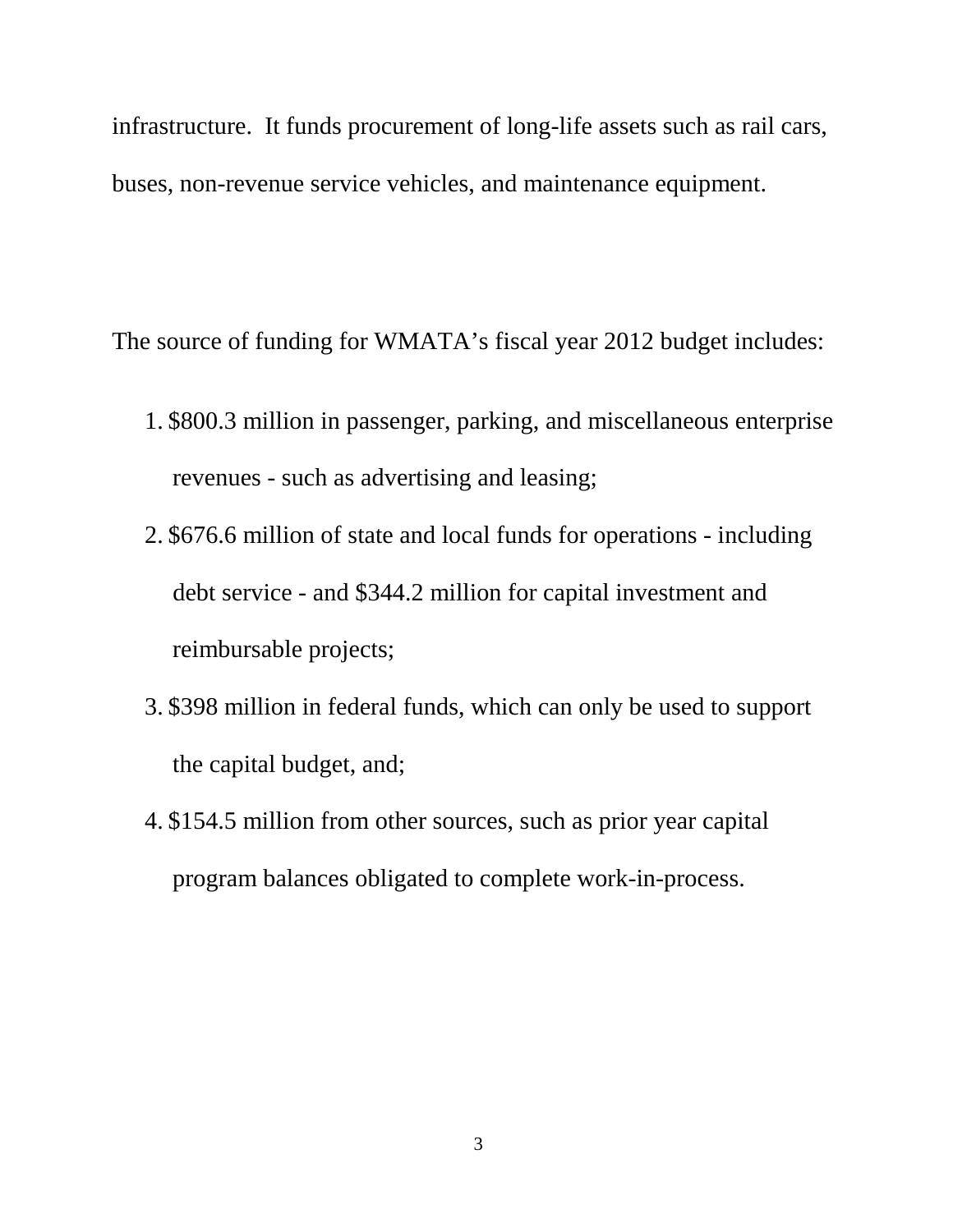## **OPERATING BUDGET**

Metro's proposed operating budget for fiscal year 2012 does not include fare increases or service reductions. And yet, at \$1.466 billion, it represents a less than one percent increase over last year's \$1.464 budget level. This was accomplished in multiple phases, beginning with \$25 million of cost cutting in response to an initial challenge that I made to staff. We continued evaluating opportunities for further reductions and have finally achieved a total of \$74.2 million in budget savings through appropriate capitalization, new operating efficiencies, and reduction in the scope of some initiatives. None of these cuts impact our priority efforts to improve safety and security, or to maintain the system in a state of good repair. For details of these proposed reductions, please refer to the appendix to my statement.

Despite the cost reductions achieved, the need for jurisdictional subsidy increases by \$72 million over the fiscal year 2011 level. Approximately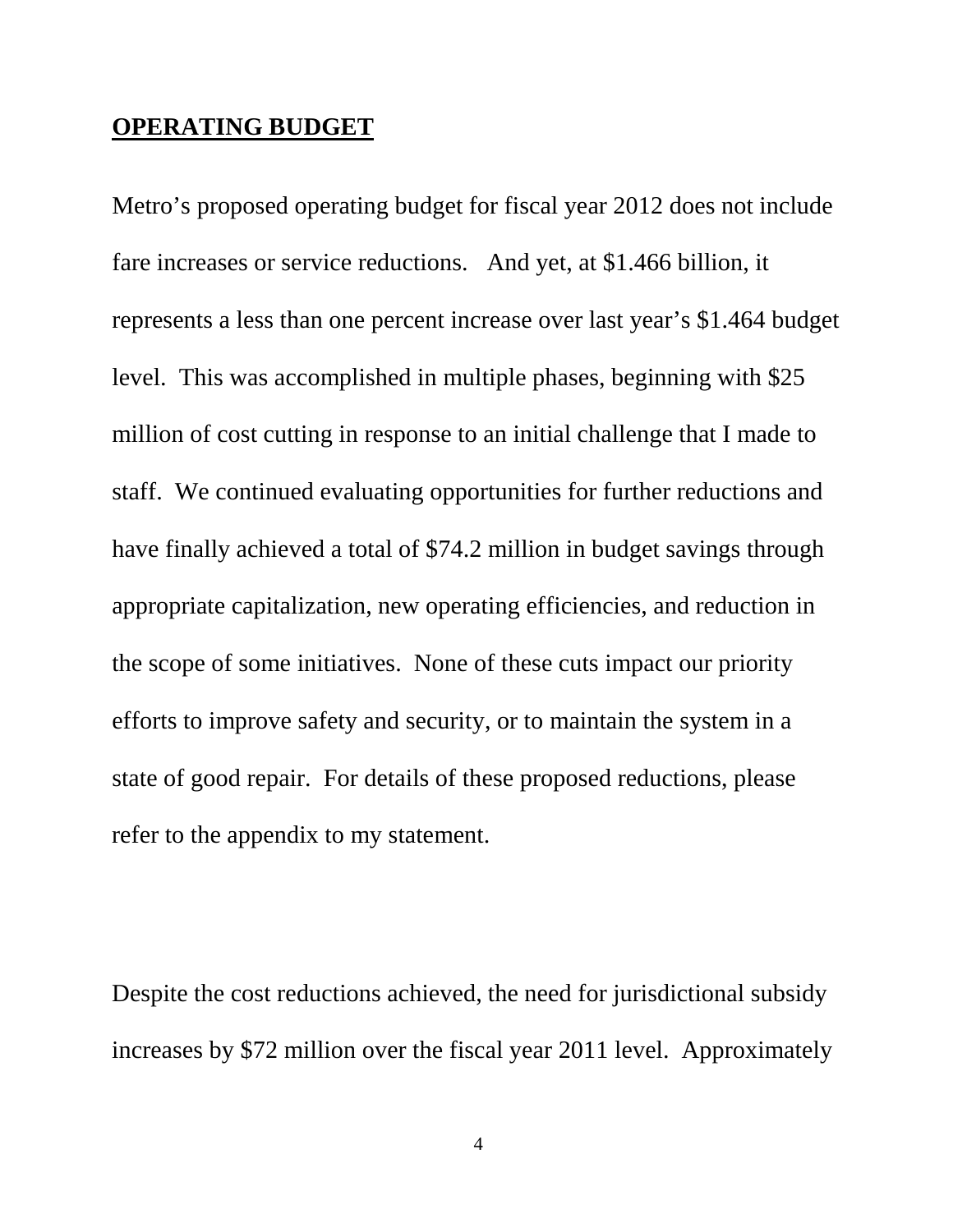\$46 million of that increase is the result of a \$30 million reduction in the preventive maintenance budget, returning it to historic levels; and \$16 million of additional cost and lost revenue primarily associated with the FY 2010 snow storms and unanticipated ridership decline. We also anticipate slower revenue growth and that the impacts of regional bus sharing may increase subsidy needs by another \$23.8 million.

The Board is now considering a number of options to help offset the added jurisdictional support that will be needed next year including:

- Monetize ground leases and seek present value now, rather than a future stream of annual lease revenue (\$30-\$50M);
- Capitalize preventive maintenance at FY 2011 levels (\$30M);
- Reserve for wages (\$35M), and;
- Implement changes to bus and rail service (subject to public hearings).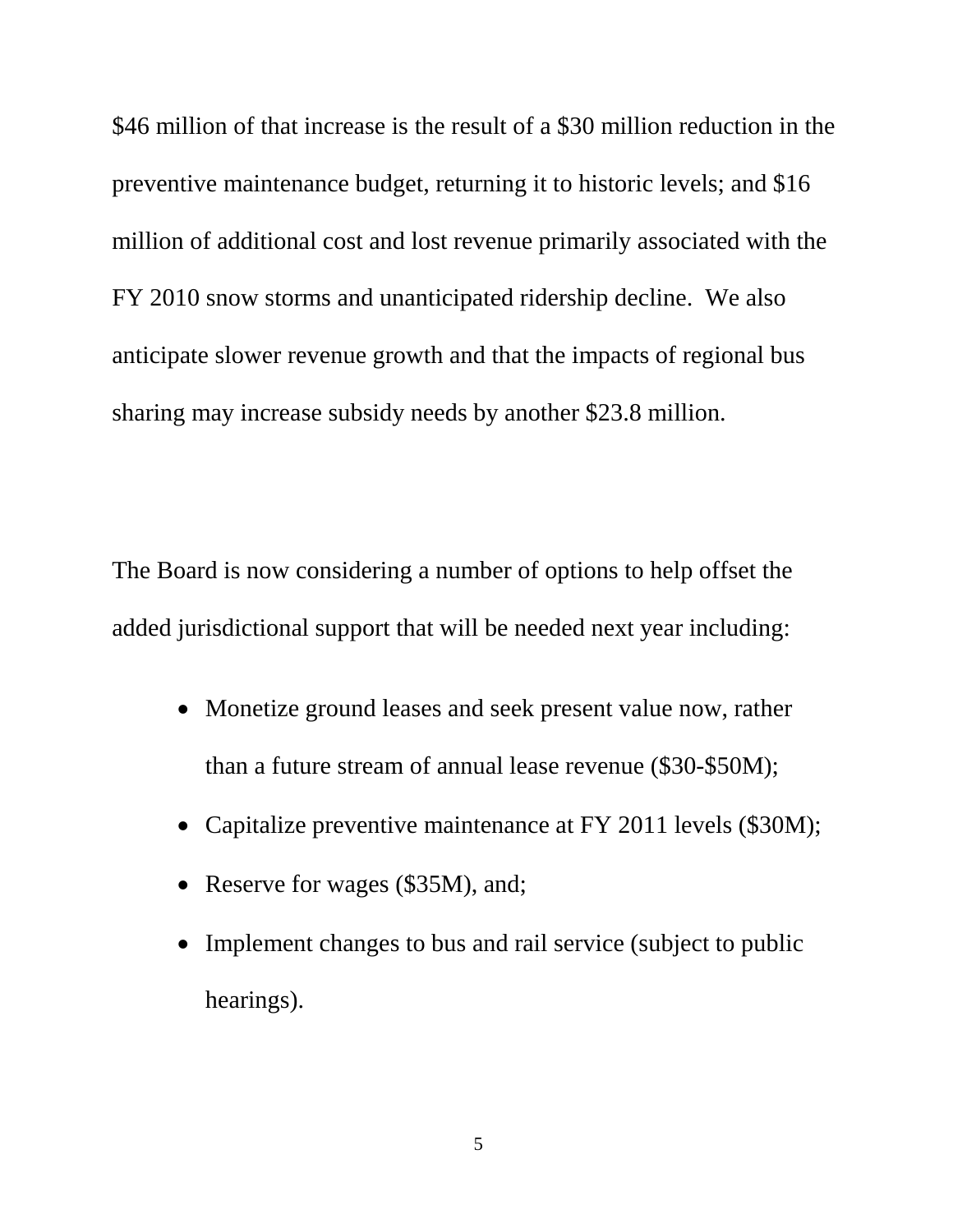All of these options are less than optimal, that sentiment was reflected in our Board discussion last Thursday. In fact, except for the bus and rail service changes, they involve one time actions that simply put off the real need for another day. I should also caution that the preventive maintenance item cause problems beyond serving as a one-time measure. It takes away vital capital funding that we need to safeguard for the rebuilding of the system.

Revenues from passenger fares, advertising, fiber optic leases, joint development, and capitalized preventive maintenance cover 55% of the \$1.466 billion operating budget. The remaining 45%, or \$628 million, represents the total operating budget subsidy to be provided by the local governments.

The District of Columbia's share of this subsidy is estimated at \$235 million - excluding debt service and the fiscal year 2010 audit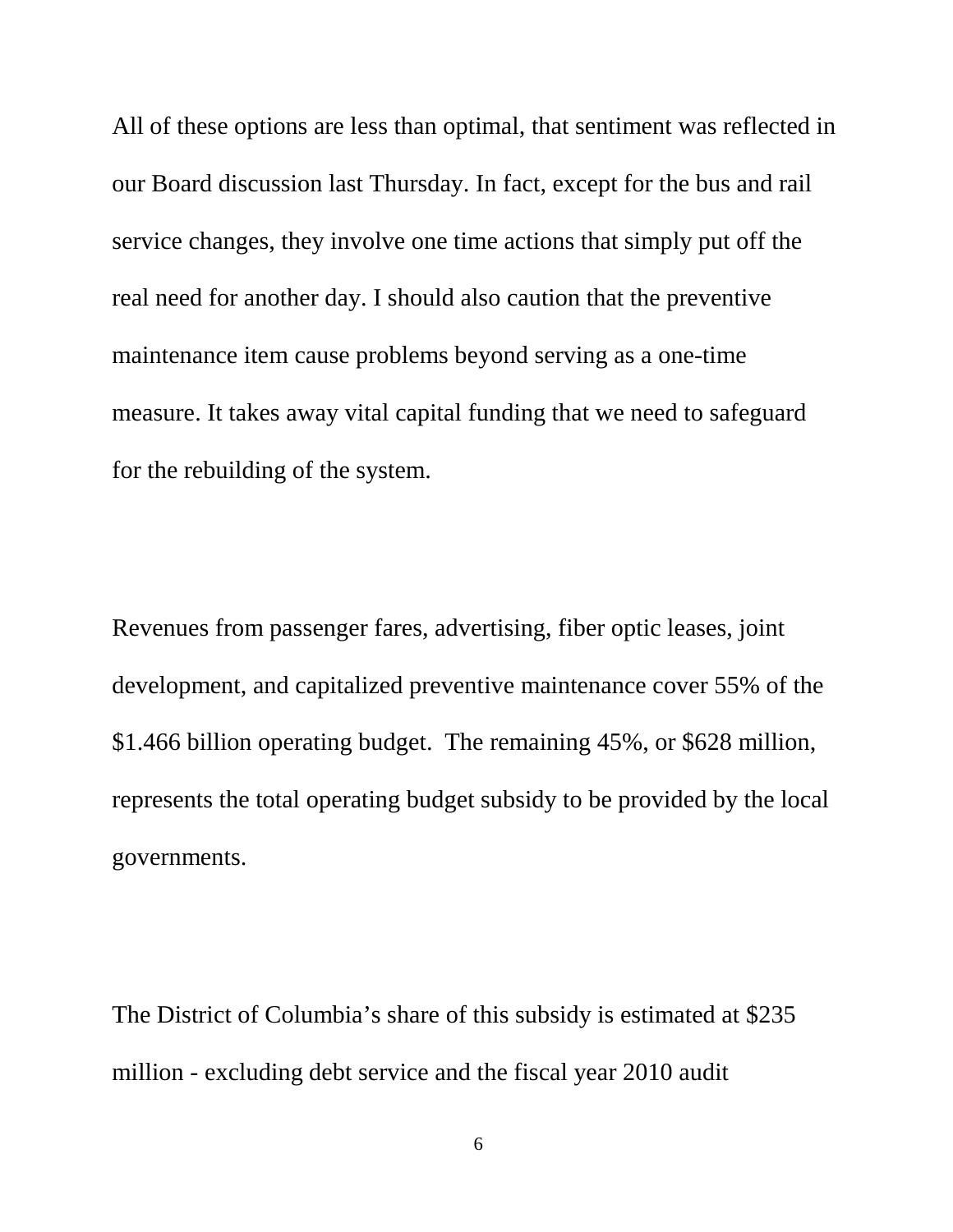adjustment. This would represent an increase of \$21 million over last year. By transit mode, the District's total would break down to approximately \$44 million for Metrorail; \$167 million for Metrobus; and \$24 million for MetroAccess services.

The Board has authorized a series of public hearings to solicit citizen comments on proposed changes to bus and rail service. These changes could generate some cost savings for the District of Columbia and the other local jurisdictions. Currently, we estimate those potential savings at approximately \$6 million for rail and \$1million for bus. However, these savings are not expected to eliminate the need for increased subsidy contribution. Instead, we are projecting that the service changes currently being considered by the Board could moderate the level of that need.

Investment in Metro recognizes the agency's role as an economic driver for the region, as well as commitment to ensure the continued mobility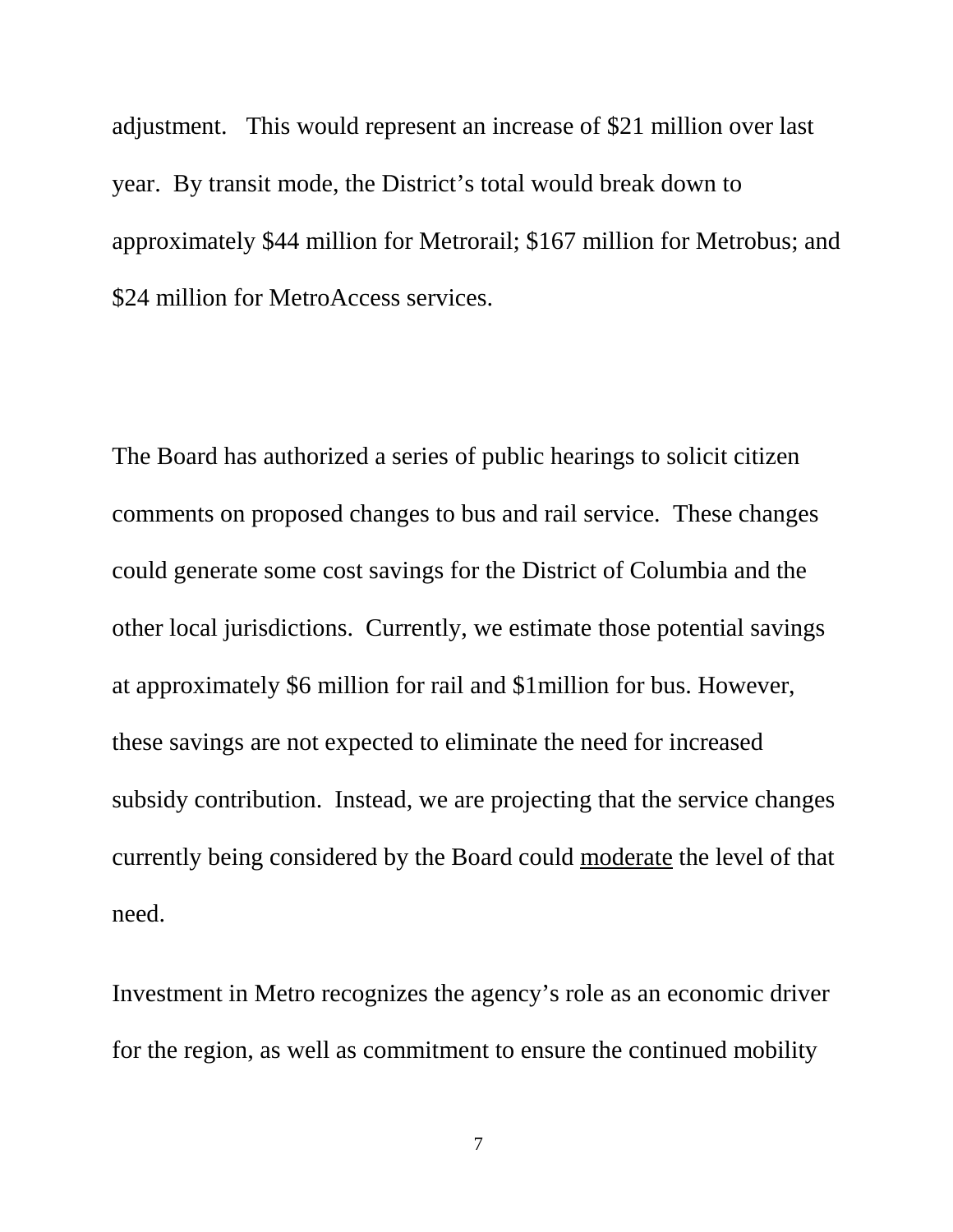for the residents of D.C., particularly the customers served by MetroAccess and the student school subsidy program.

## **CAPITAL BUDGET**

My priority objectives for the capital budget are to improve system safety and security, service reliability, and maintain the bus and rail systems in a state-of-good-repair. The capital budget is funded by a combination of:

- Federal appropriations including formula and Passenger Rail Investment and Improvement Act (PRIIA) grants;
- State and local contributions, including local match for formula and PRIIA grants, and System Performance Funds, and;
- Long and short-term borrowing.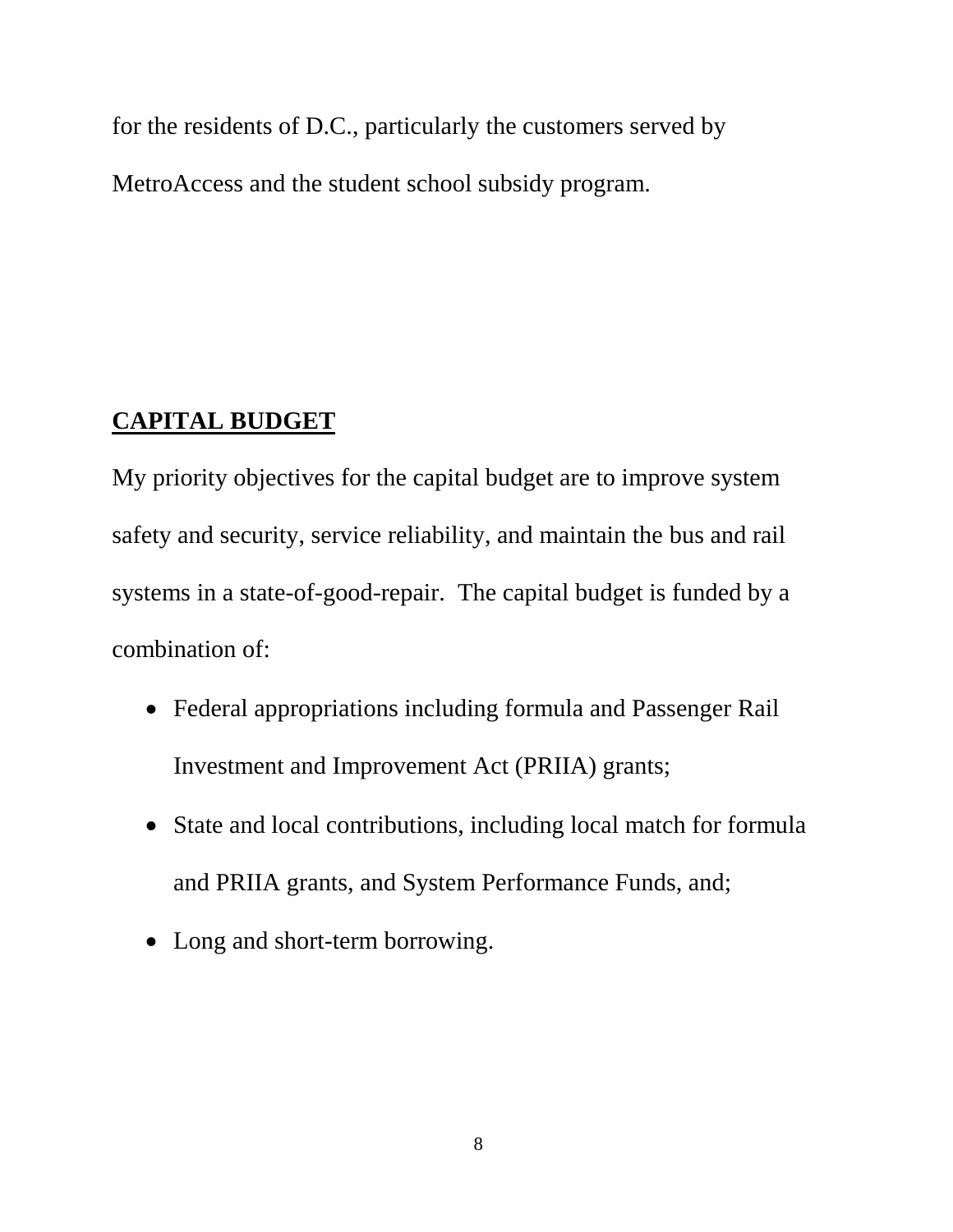We estimate the District of Columbia's share of Metro's fiscal year 2012 capital budget at \$134 million. As you are aware Mr. Chairman, the sixyear Metro Matters Capital Program ended with Metro's fiscal year 2010. Fiscal year 2011, our current program year, is the first year of the new \$5 billion six-year Capital Funding Agreement. Fiscal year 2012 represents the second year of this program. My proposed fiscal year 2012 capital budget continues to focus on our safety and state of good repair priorities. It does not provide for expansion of service.

I have provided the most recent Board presentation on the operating and capital budgets as background information to my statement. Before closing, I would like to take this opportunity to thank Mayor Gray, and the members of the City Council, for their efforts in support of restoring the \$150 million dollars in federal funding eliminated in the House version of the FY 11 CR. As we now turn our attention to FY 12, your support will be needed once again for our efforts to preserve critical federal funding levels for Metro – both during fiscal year 2012, and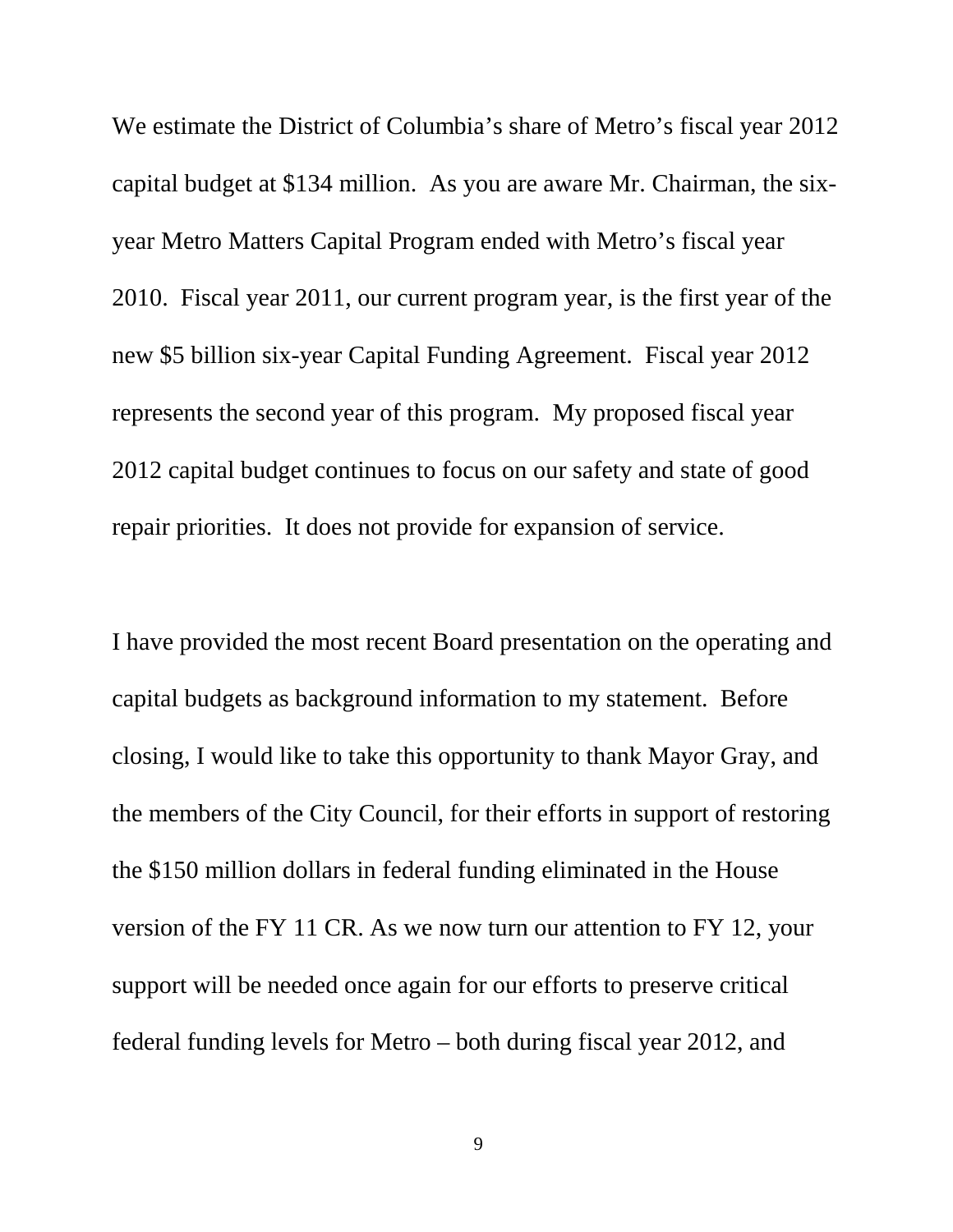beyond. With that Mr. Chairman, I will stop here and address any questions that the committee may have.